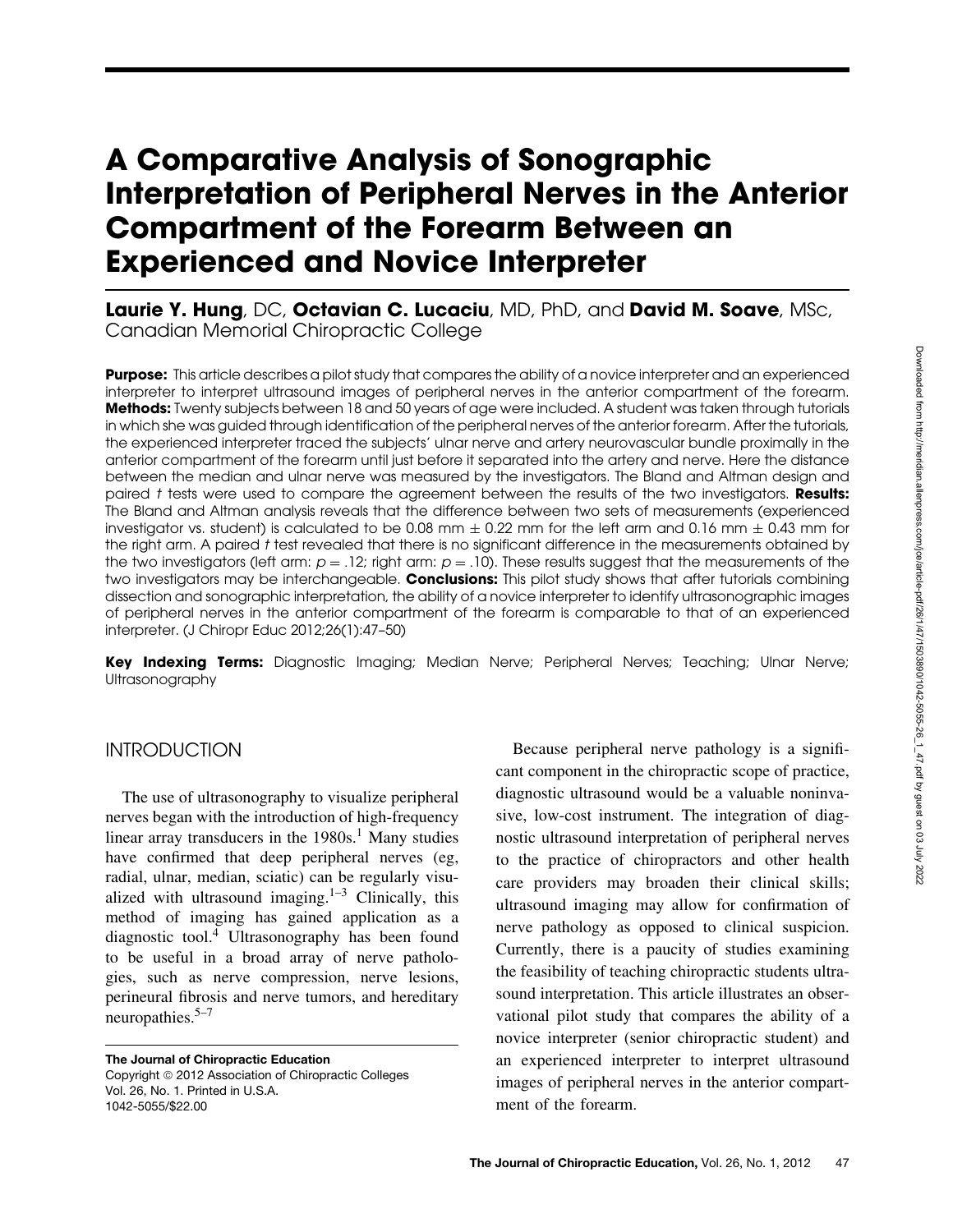# **METHODS**

#### **Subjects**

Twenty subjects (10 female, 10 male) between 18 and 50 years of age, with no upper limb nerve or upper extremity pathologies, were included in this study. This study was approved by the Canadian Memorial Chiropractic College Research Ethics Board. Subjects were recruited through school emails and advertisements, and informed written consent was obtained from each subject before the investigation. The experienced interpreter, who also served as the primary investigator of this study, is a medical doctor experienced in diagnostic ultrasound. A novice interpreter, a senior chiropractic student, was taken through two 1-hour tutorials of hands-on ultrasound interpretation with the primary investigator, where the student was guided through identification of peripheral nerves of the anterior forearm in live and recorded ultrasound images. As well, the student was guided through a 1-hour dissection review of the anterior compartment of the forearm with emphasis on the course of the median and ulnar nerves, radial and ulnar arteries, and the spatial relationships between them and the flexor group of muscles in the compartment. In addition to the above, the student also completed reading assignments such as referenced journal articles and textbook chapters on the ultrasonography of peripheral nerves.

### **Ultrasonography Imaging and Analysis**

This study used ultrasonography to investigate the distance between the median and ulnar nerve as they course through the forearm, specifically in the transverse plane at the level at which the ulnar nerve and artery join to form a neurovascular bundle. $8,9$  The particular site for this ultrasound investigation was chosen for the following reasons: (1) it allows for the identification of deep peripheral nerves, namely the median and ulnar nerves; (2) it allows for the identification of the ulnar artery and its spatial relationship to the nerves as it courses through the forearm; and (3) it allows for the identification of the spatial relationship of the median and ulnar nerves to the flexor digitorum superficialis, flexor carpi ulnaris, and flexor digitorum profundus. Ultrasound images were captured using a 35-mm, 6- to 15-MHz linear ultrasound probe (Ultrasonix, British Columbia, Canada).

Each subject was placed in a supine position, with the shoulder at 40° of abduction and the elbow and wrist in a neutral position. The patient's position used for this investigation was chosen based on previous studies. According to Dilly et al, shoulder abduction does not cause ulnar nerve movement in the forearm or arm.<sup>10</sup> Therefore,  $40^{\circ}$  of abduction was used because this positioning puts little tension on the ulnar nerve and causes minimal movement distally.<sup>10</sup> The primary investigator recorded the ultrasound images.

The first part of the investigation involved placing the transducer transversally in the middle part of the anterior compartment of the forearm and the identification of the ulnar nerve and artery as they course through the anterior compartment of the forearm. This neurovascular bundle was then traced proximally until just before it separated into the artery and nerve.

At this level, both the ulnar and median nerves were identified and 1-second-long sequences of 10 frames were recorded using a frequency of 10.0 MHz at a depth of 3.0 cm. No live measurements were performed during the ultrasonographic investigation. The distance between the median and ulnar nerves at the site of investigation was measured during the second part of the investigation, with the investigators blinded to each other. For this purpose, the ultrasound images were converted into digital format still images and analyzed independently offline using Image Tool 3 (IT3) software. Resolution of the images was 96 dots per inch (dpi) horizontally and 96 dpi vertically, and the image size was  $856 \times 643$ pixels. The IT3 software was then used to calibrate the images according to the depth used during image capture. The distances between the ulnar and median nerves were measured in all participants bilaterally.

### **Statistics**

The Bland and Altman design was used to compare the agreement between the results provided by the two investigators.<sup>11</sup> It involves plotting the differences in measurements against their means along with the limits of agreement set as the mean difference  $\pm$  2 SD, thus providing the investigator with a reliable estimation of the size of discrepancy to expect. In addition it provides a visual understanding as to whether the discrepancy is consistent or if it changes over the spectrum of possible varied anatomy between the two nerves. Paired  $t$  tests were also used in support of this graphical analysis.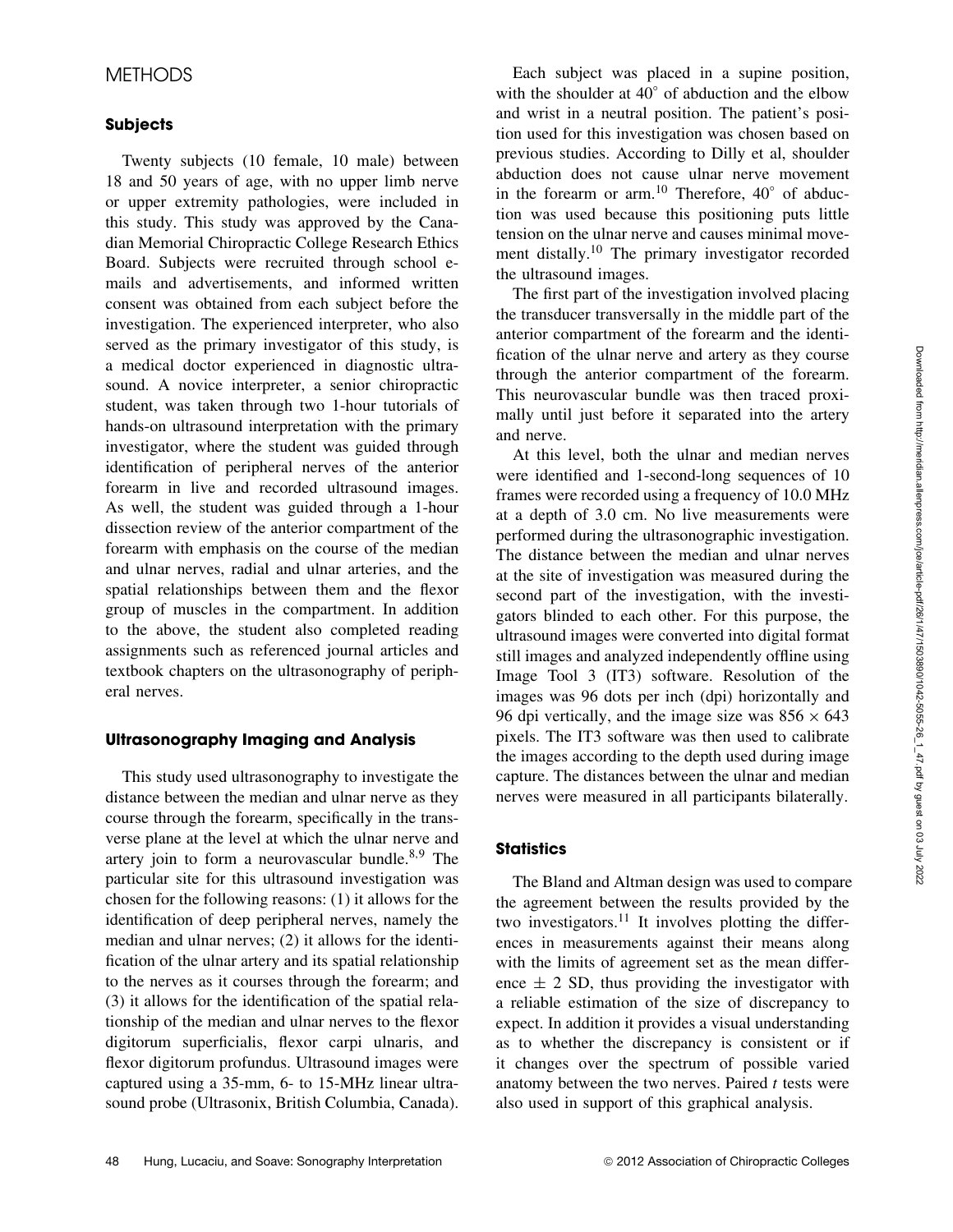# RESULTS

The results of the Bland–Altman analysis can be seen in Figures 1 and 2. The average difference between two sets of measurements (experienced investigator vs. student) is calculated to be 0.08 mm  $\pm$  0.22 mm for the left arm and 0.16 mm  $\pm$  0.43 mm for the right arm. There is no relationship between the difference of the two measurements and their means for either the left or right forearm. Because of this, we can summarize the lack of agreement with the limits of agreement, which are calculated as the mean difference plus or minus two standard deviations. From these limits, we determine a maximum discrepancy of 1.02 mm between the two raters. Therefore, we can assume that approximately 95% (limits of agreement  $=$  mean  $\pm$  2 SD) of the differences in nerve measurements made by two similar investigators on a similar sample will be less than 1 mm. A paired  $t$  test comparing the data from the two investigators showed that there is no significant difference in the measurements obtained by the two investigators (left arm:  $p = .12$ ; right arm:  $p = .10$ ). The mean distances measured between the median and ulnar nerves at the site where the ulnar neurovascular bundle is formed, for the primary and secondary investigators, were  $2.23 \pm 0.61$  cm and  $2.15 \pm 0.59$  cm, respectively.



*Figure 1. The differences between measurements by two raters against their mean using ultrasonographic imaging (left arm). Limits of agreement (solid line).*



*Figure 2. The differences between measurements by two raters against their mean using ultrasonographic imaging (right arm). Limits of agreement (solid line).*

# **DISCUSSION**

Overall, from the calculated limits of agreement and the paired  $t$  test for each of the analyses (distance between the median nerve and the ulnar neurovascular bundle in the left and right forearms), it appears that the discrepancies between the two investigators are not statistically significant (maximum discrepancy of 1.02 mm). Based on statistical analysis of the data, we can conclude that the results of the two investigators in this study may be interchangeable. These results suggest that it may be feasible to teach ultrasound imaging of peripheral nerves to chiropractic students using anatomical dissection and live and recorded ultrasound imaging.

This pilot study shows that the translation of anatomical content from the chiropractic curriculum into an ultrasonographic setting can be smoothly performed and may suggest room for curriculum enhancement. Clinically, our results suggest that chiropractors and other health care providers not experienced in ultrasound image interpretation may still use ultrasound imaging effectively, based on anatomical knowledge, to examine nerves of the peripheral nervous system in the upper limb. This added diagnostic tool, in addition to history taking and physical examination, may potentially allow for more accurate diagnosis of nerve pathology. The use of ultrasound imaging may also allow for clearer communication between chiropractors and other health care providers when jointly managing patients with nerve pathologies.